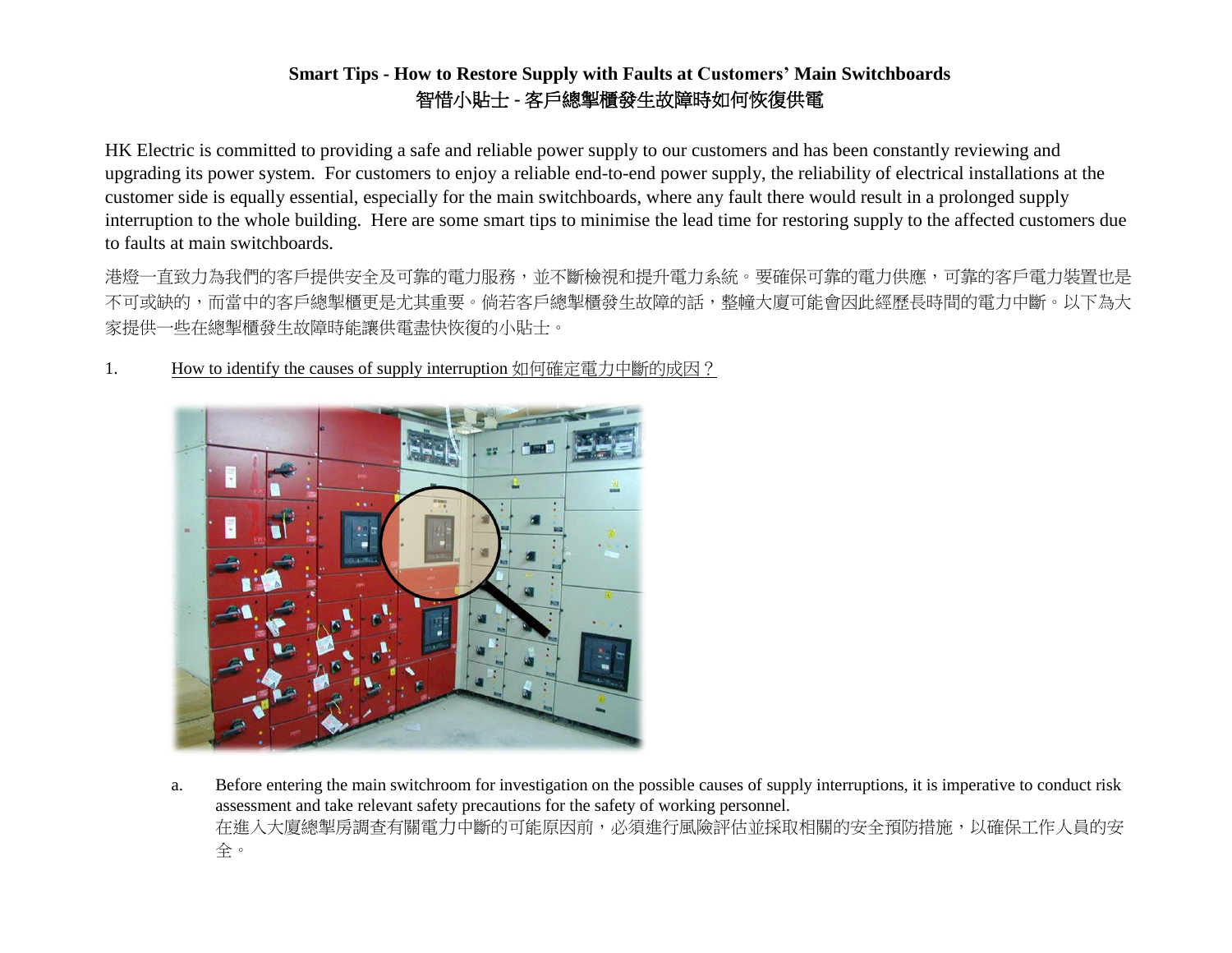- b. Check signs of abnormal conditions such as high temperature, smell of hot substance or ozone, presence of smoke, distortion and evidence of sooting on enclosures, signs of water leakage or dampness. As most of the fault cases at main switchboards are caused by water leakage or water flooding, please take necessary precautions to prevent main switchrooms from ingress of water. 檢查有否出現異常情況,例如高溫、熾熱或臭氧的氣味、煙霧、總掣櫃外殼燻黑或有變形的跡象、大廈總掣房有漏水或潮 濕的跡象。由於大多數的總掣櫃故障是因漏水或水浸所引致,因此請做好適當的預防措施,以防止水份滲入總電掣房。
- c. Check status of main incomers and their protective relays to identify the possible causes of supply interruption. A table showing possible scenarios of supply interruption is appended below for reference. 檢查總開關掣及其保護繼電器的狀態,以確認導致電力中斷的可能成因。下表列出電力中斷的可能情況以供參考。

| Main Incomer 總開關掣     | Protective Relay(s) 保護繼電器                     |                  | Possible Causes 可能成因                                                                                                                                             |
|-----------------------|-----------------------------------------------|------------------|------------------------------------------------------------------------------------------------------------------------------------------------------------------|
| Status 狀態             | Phases 相位                                     | Earth Fault 接地故障 |                                                                                                                                                                  |
| ON/TRIP 閉合/跳閘         | Normal/Operated 正常/已動作                        |                  |                                                                                                                                                                  |
| <b>TRIP</b><br>跳閘     | Only 1 out of 3 phases operated<br>3相中只有1相已動作 | Normal<br>正常     | Overload or fault at one phase<br>其中一相超載或故障                                                                                                                      |
| <b>TRIP</b><br>跳閘     | 2 or 3 phases operated<br>2相或3相已動作            | Normal<br>正常     | <b>Phase to Phase Fault</b><br>相與相故障                                                                                                                             |
| <b>TRIP</b><br>跳閘     | At least 1 phase operated<br>至少1相已動作          | Operated<br>已動作  | <b>Earth Fault</b><br>接地故障                                                                                                                                       |
| <b>TRIP</b><br>跳閘     | Normal<br>正常                                  | Operated<br>已動作  | Discrimination problems between<br>1.<br>earth fault relay and downstream<br>protective devices<br>接地故障繼電器與下游保護裝置之<br>間的區分問題<br><b>Earth Fault</b><br>2.<br>接地故障 |
| <b>ON</b><br>閉合       | 1 or more phases operated<br>1相或多相已動作         | Operated<br>已動作  | Circuit fault and breaker failure of Main<br>Incomer coincidently<br>線路發生故障,同時總開關掣未能正常<br>跳閘                                                                     |
| $\overline{ON}$<br>閉合 | Normal<br>正常                                  | Normal<br>正常     | Fault at HK Electric supply system (Call<br>HK Electric to confirm the situation)<br>港燈電力系統發生故障(請致電港燈確<br>認情況)                                                   |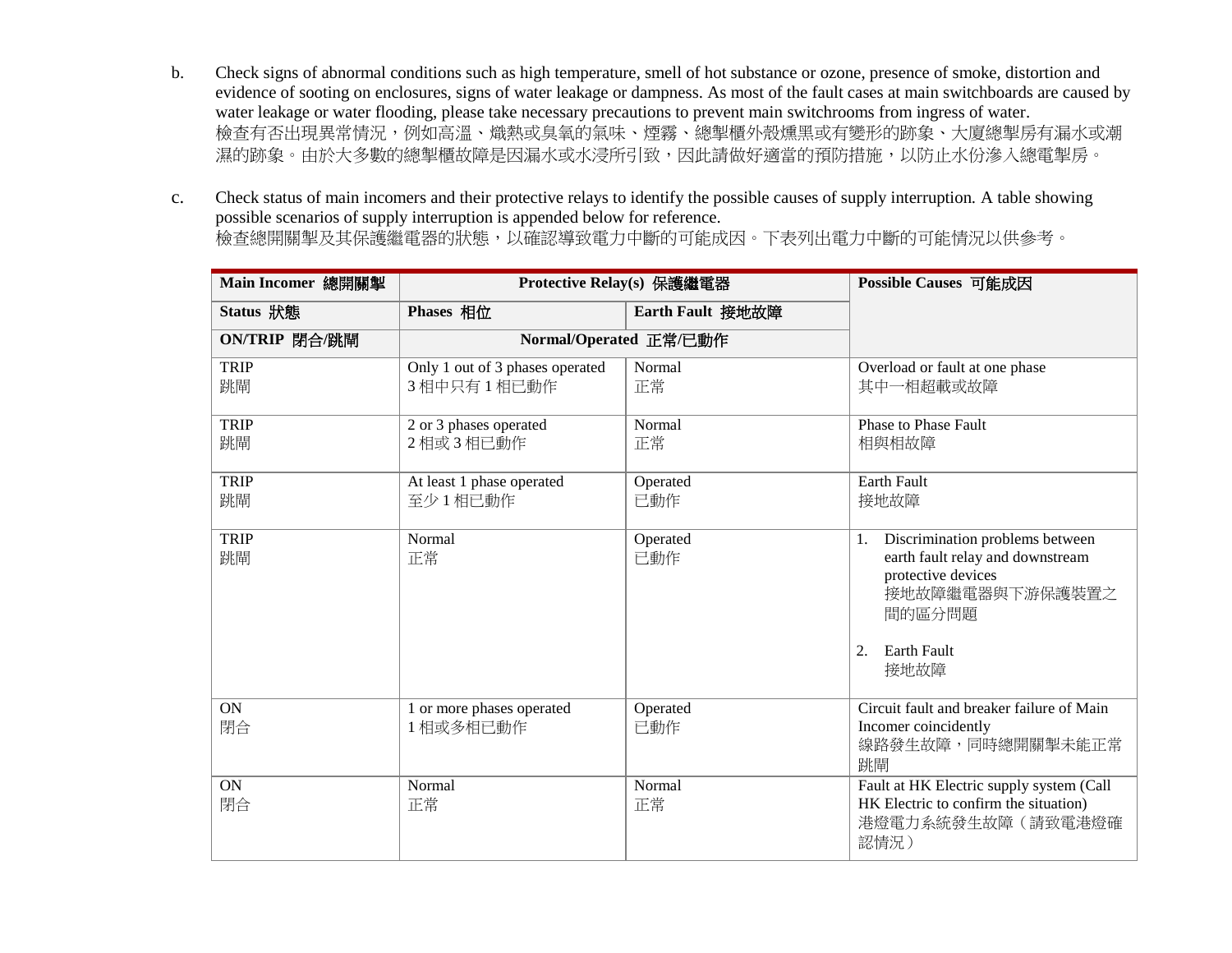## 2. How to isolate the fault 如何隔離故障?

- a. Based on the findings in section 1, switch off and lock the relevant switches to isolate the suspected faulty installations. 根據第1節所得的結果,斷開並鎖上相關的開關掣以隔離懷疑故障的電力裝置。
- b. Switch off all sub-circuit switches. 斷開所有分支電路的開關。
- c. Reset the protective relays of the main incomer. 重設總開關掣的保護繼電器。
- d. Carry out relevant inspections and tests on the main switchboard to ascertain the condition of the main switchboard is safe for connection of supply. 爲總掣櫃進行相關的檢查和測試,以確定總掣櫃的狀況可以安全接駁電力。
- 3. How to restore supply 如何恢復供電?



a. If the main incomer is healthy and the condition of the main switchboard is satisfactory, switch on the main incomer to energise the main switchboard. 如總開關掣和總掣櫃的狀況均正常,重新閉合總開關掣以恢復總掣櫃的供電。

b. Switch on individual sub-main switches one-by-one by at least one-minute interval so as to ensure the corresponding sub-circuits are re-energised successfully.

將分支電路的開關掣逐一閉合,而每組分支電路的閉合時間應相隔最少一分鐘,以確保相應的分支電路成功恢復供電。